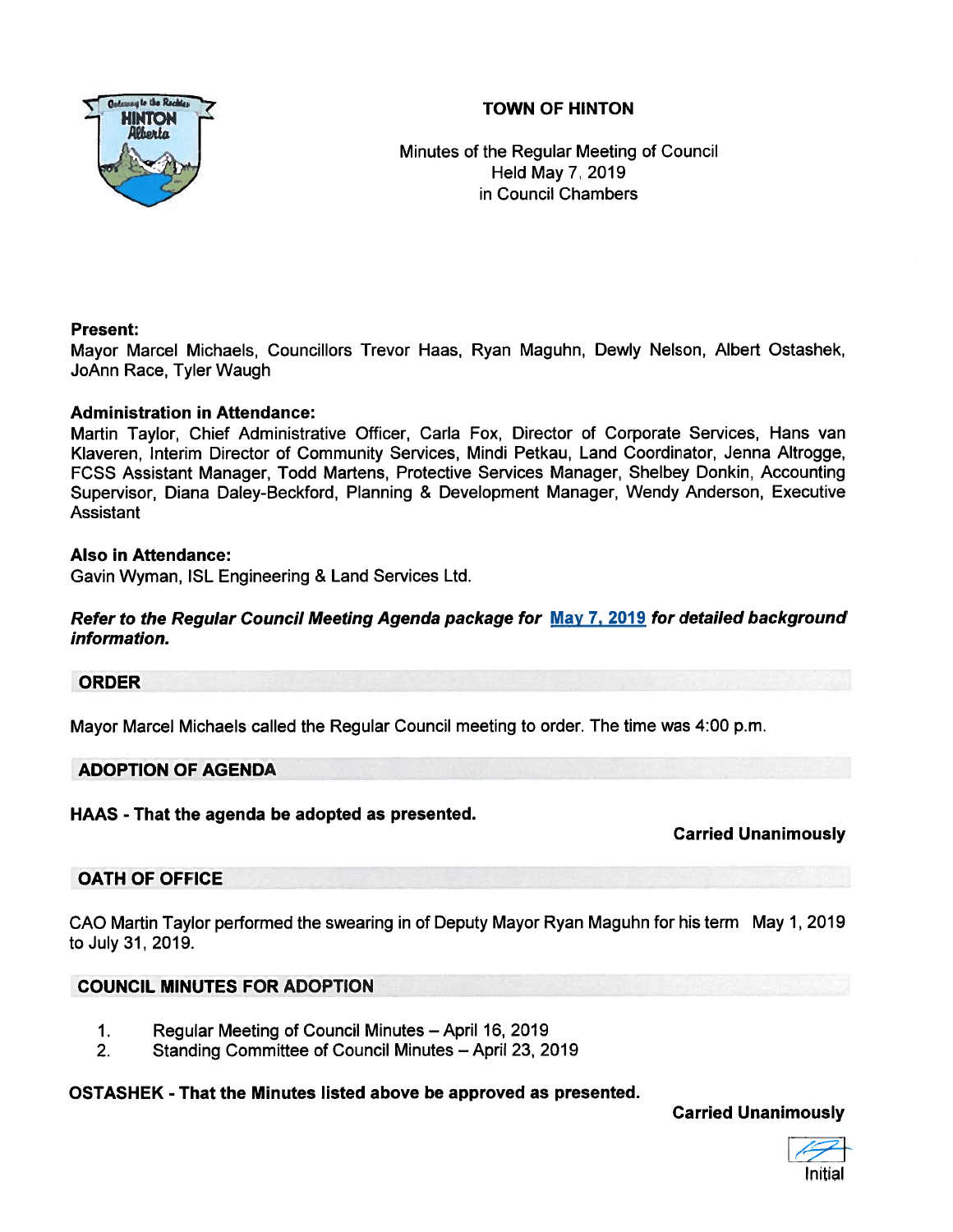### CITIZENS "MINUTE WITH COUNCIL"

Nancy Robbins addressed Council and offered the suppor<sup>t</sup> of Community Futures West Yellowhead (CFWY) for the Partners for Climate Protection Program membership. CFWY has been actively involved in energy projects which included the Energy Roadshow last fall. Ms. Robbins encouraged Council to pass the resolution today and offered to work with the Town towards successfully completing the 5 steps.

Deb Grantham, Executive Director for Hinton Victim Support Services, provided an update on this year's Gala where they netted \$22,000. 2019 was the best year ever with the highest attendance and greatest amount of money raised.

Mayor Michaels thanked Ms. Grantham for all her efforts for Hinton Victim Support Services.

#### DELEGATIONS AND PRESENTATIONS

#### Yellowhead Elder Abuse Response Network

Charlene Sitar, Regional Elder Abuse Prevention Coordinator, provided Council with <sup>a</sup> presentation and the "Taking Action Against Elder Abuse Grant" Final Report and Evaluation. This information is provided in the May 7, 2019 Regular Council agenda package.

#### SMARTstart Program

Nancy Robbins and Nathalie Hahn, Community Futures West Yellowhead, provided Council with <sup>a</sup> presentation and information on the SMARTstart Program. All information is provided in the May 7, 2019 agenda package.

#### Grant Funding Advisory Committee Recommendations

Kathy Rees, Nancy Robbins and Jessica Hearsey, Grant Funding Advisory Committee members, provided Council with <sup>a</sup> presentation on the 2019 Intake #1 Community Grant Funding recommendations.

Ms. Rees also provided Council with her personal feedback regarding the cut to funding which has had <sup>a</sup> direct impact on the non-profit organizations.

#### ACTION ITEMS

1. Community Grant Program 2019 Intake #1 Funding Recommendations

MAGUHN - That Council award the Community Grant Program funding, as per the recommendation from the Hinton Grant Funding Advisory Committee, for <sup>a</sup> total of \$27,025 as outlined in Attachment 1.

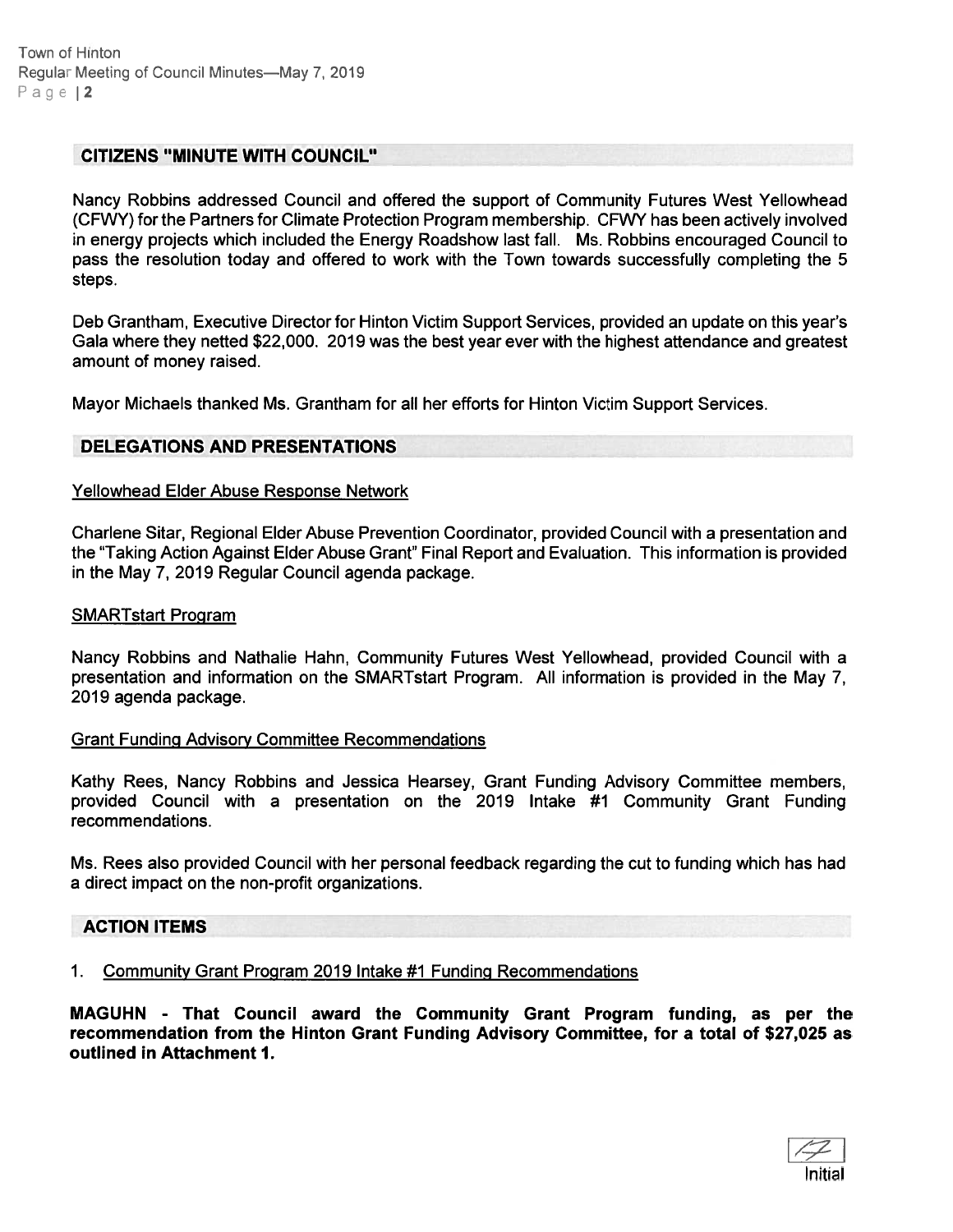Town of Hinton Regular Meeting of Council Minutes—May 7, 2019 Page 13

### Amendment:

OSTASHEK -The Hinton firefighters Association award of \$2,702 be removed and the funds be made available for the October 2019 Community Grant Funding Intake #2.

Carried Unanimously

MAGUHN - That Council award the Community Grant Program funding, as per the recommendation from the Hinton Grant Funding Advisory Committee, for <sup>a</sup> total of \$24,323 as outlined in Attachment 1. The Hinton firefighters Association award of \$2,702 be removed and the funds be made available for the October 2019 Community Grant Funding Intake #2.

Carried Unanimously

A short break was called at 5:33 p.m. S. Donkin left the meeting. The meeting resumed at 5:40 p.m.

2. Partners for Climate Protection Program Membership

MAGUHN - That Council communicate to FCM its participation in the PCP program and its commitment to achieving the milestones set out in the PCP five-milestone framework.

Carried 6-1

For: Haas, Waugh, Maguhn, Michaels, Nelson, Race Against: Ostashek

MAGUHN - That Council direct administration to prepare project timeline and budget for Council's approval as par<sup>t</sup> of the annual budget process regarding the PCP program.

Carried 5-2

For: Haas, Waugh, Maguhn, Ostashek, Race Against: Nelson, Michaels

#### 3. Asset Management Policy

HAAS -That Council approve Asset Management Policy PD-6100 as presented.

Carried 5-2

For: Haas, Waugh, Maguhn, Ostashek, Race

Against: Michaels, Nelson

Mayor Michaels handed Chair over to Deputy Mayor Maguhn at 6:38 p.m.

Amendment: MICHAELS - That the Asset Management Plan 1 timeline begin in 2022 and following plans follow subsequently.

Defeated 1-6 For: Michaels Against: Haas, Waugh, Maguhn, Ostashek, Nelson, Race

NELSON - That within 30 days of the start date of the Director of Infrastructure Services Item 5.1.2 of the Asset Management Policy is included at <sup>a</sup> Standing Committee meeting of Council. Defeated 1-6 For: Nelson Against: Haas, Waugh, Maguhn, Michaels, Ostashek, Race

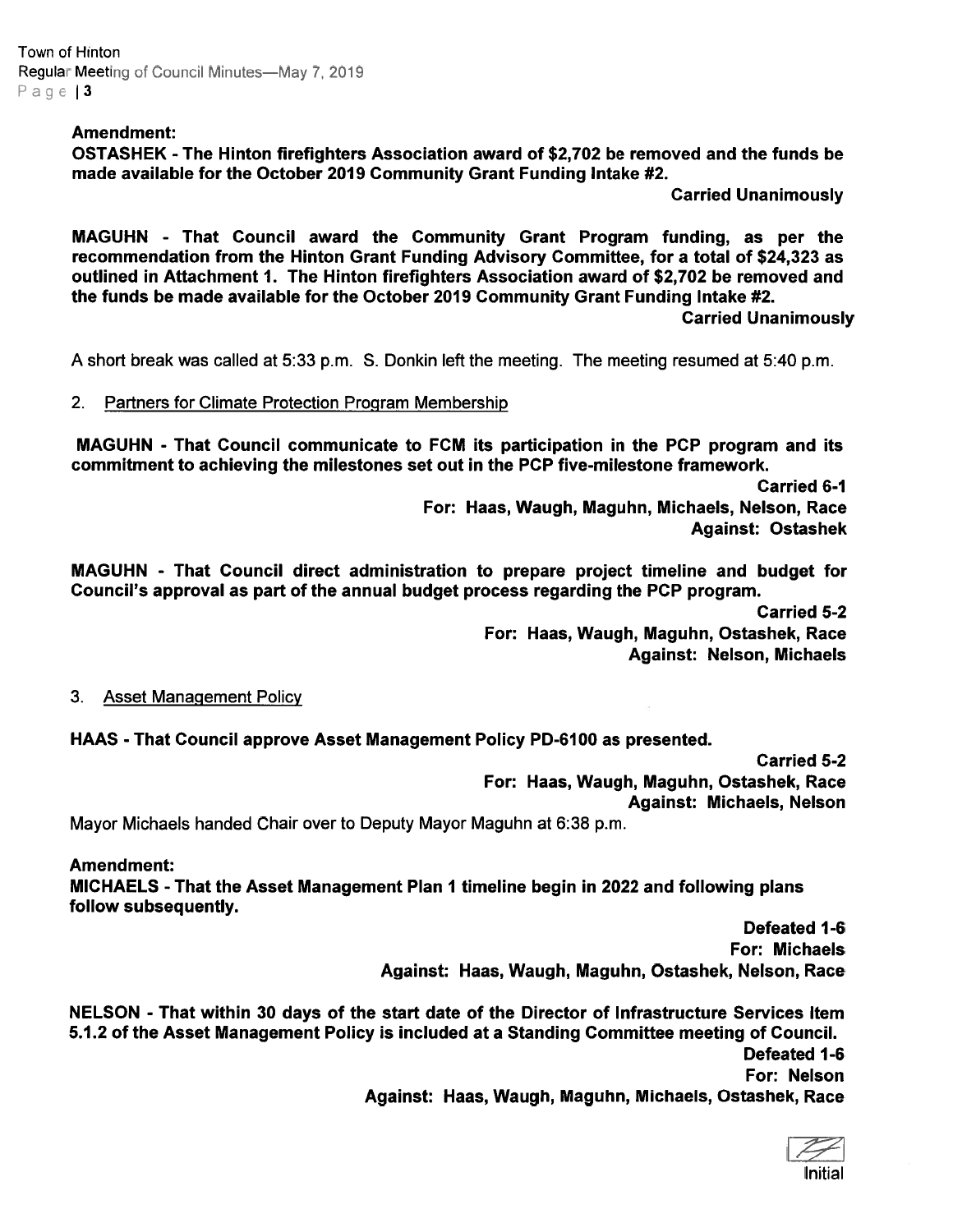Town of Hinton Regular Meeting of Council Minutes—May 7, 2019 Page | 4

Mayor Michaels assumed chair at 7:02 p.m.

### 4. Hinton Youth Advisory Council

NELSON - That Council give First Reading to Hinton Youth Advisory Committee Bylaw #1128 as presented.

Carried Unanimously

HAAS -That Council give Second Reading to Hinton Youth Advisory Committee Bylaw #1128 as presented.

Carried Unanimously

MAGUHN - That Council give unanimous consent for Third Reading of Hinton Youth Advisory Committee Bylaw #1128 as presented.

Carried Unanimously

HAAS - That Council give Third Reading to Hinton Youth Advisory Committee Bylaw #1128 as presented.

Carried Unanimously

M. Petkau and Jenna Altrogge left the meeting at 7:23 p.m.

### 5. Parks, Open Spaces and Trails (POST) Master Plan

MAGUHN - That Council approves the Parks, Open Spaces & Trails Master Plan, effectively replacing the 2.0 Parks Master Plan 2003.

> Carried 5-2 For: Haas, Waugh, Maguhn, Michaels, Race Against: Ostashek, Nelson

A short break was called at 7:29 p.m.; the meeting resumed at 7:37p.m.

# 6. Request to Waive Fees — Schnell Hardy Jones LLP

HAAS - That Council deny the reques<sup>t</sup> to reduce or waive fees for Schnell Hardy Jones LLP to obtain 78 Tax Certificates for the apartment buildings located at 123 & 159 Seabolt Drive. Carried Unanimously

#### 7. 2019 Tax Levy Rate Bylaw #1136

Note: the repor<sup>t</sup> in the May 7, 2019 Regular Council Meeting agenda package contained an error on Page 281; third paragraph, should read:

At the April 11<sup>th</sup>, 2017 Standing Committee Meeting ... base as in 2016 or 47%....

# MAGUHN -That Council gives First reading of Bylaw #1136.

# Carried Unanimously

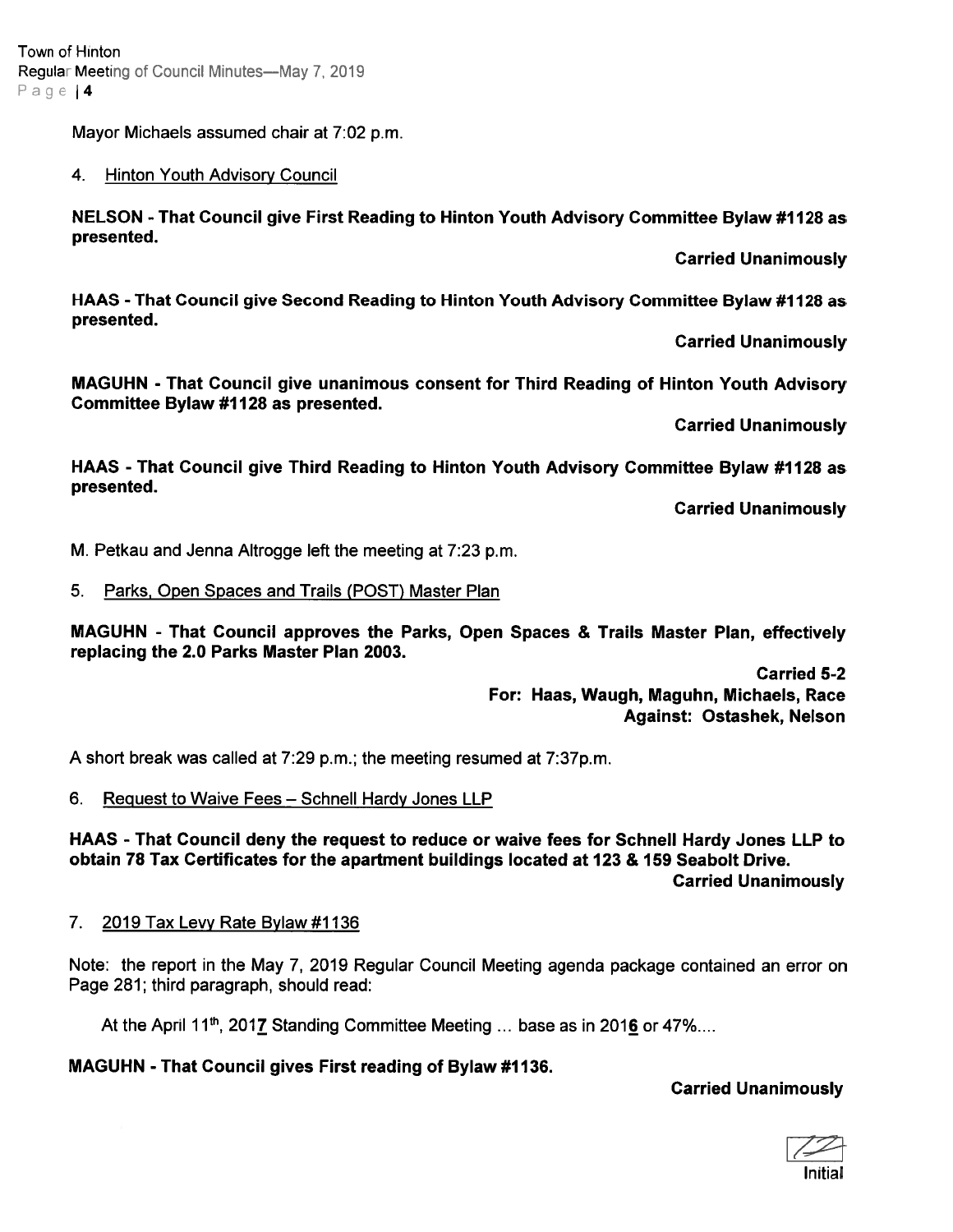Town of Hinton Regular Meeting of Council Minutes—May 7, 2019 Page | 5

> HAAS -That Council gives Second reading of Bylaw #11 36. Carried Unanimously OSTASHEK -That Council gives Unanimous Consent for Third reading of Bylaw #1136. Carried Unanimously RACE - That Council gives Third reading of Bylaw #1136. Carried Unanimously 8. 2019 Supplementary Property Tax Rate Bylaw #1137 NELSON -That Council gives First reading of Bylaw #1137. Carried Unanimously WAUGH -That Council gives Second reading of Bylaw #1137. Carried Unanimously HAAS -That Council gives Unanimous Consent for Third reading of Bylaw #1137. Carried Unanimously RACE -That Council gives Third reading of Bylaw #1137. Carried Unanimously HAAS — That the meeting extend beyond 4 hours Carried Unanimously

# INFORMATION ITEMS

1. Division Updates

2. Council Information Packages #1 and #2 for May 7, 2019

HAAS - That Council accep<sup>t</sup> Division Updates and Information Packages #1 and #2 for May 7, 2019 as information.

Carried Unanimously

# REPORTS FROM MAYOR, COUNCIL, CHIEF ADMINISTRATIVE OFFICER

1. Council Updates (Training, Conferences, Committees, Community Events) Councillors reported on the various committees, meetings, and activities they attended since the last Regular Council meeting and what they plan on attending in the coming weeks.

2. Chief Administrative Officer Report

Martin Taylor, Chief Administrative Officer, provided an update on administrative matters.